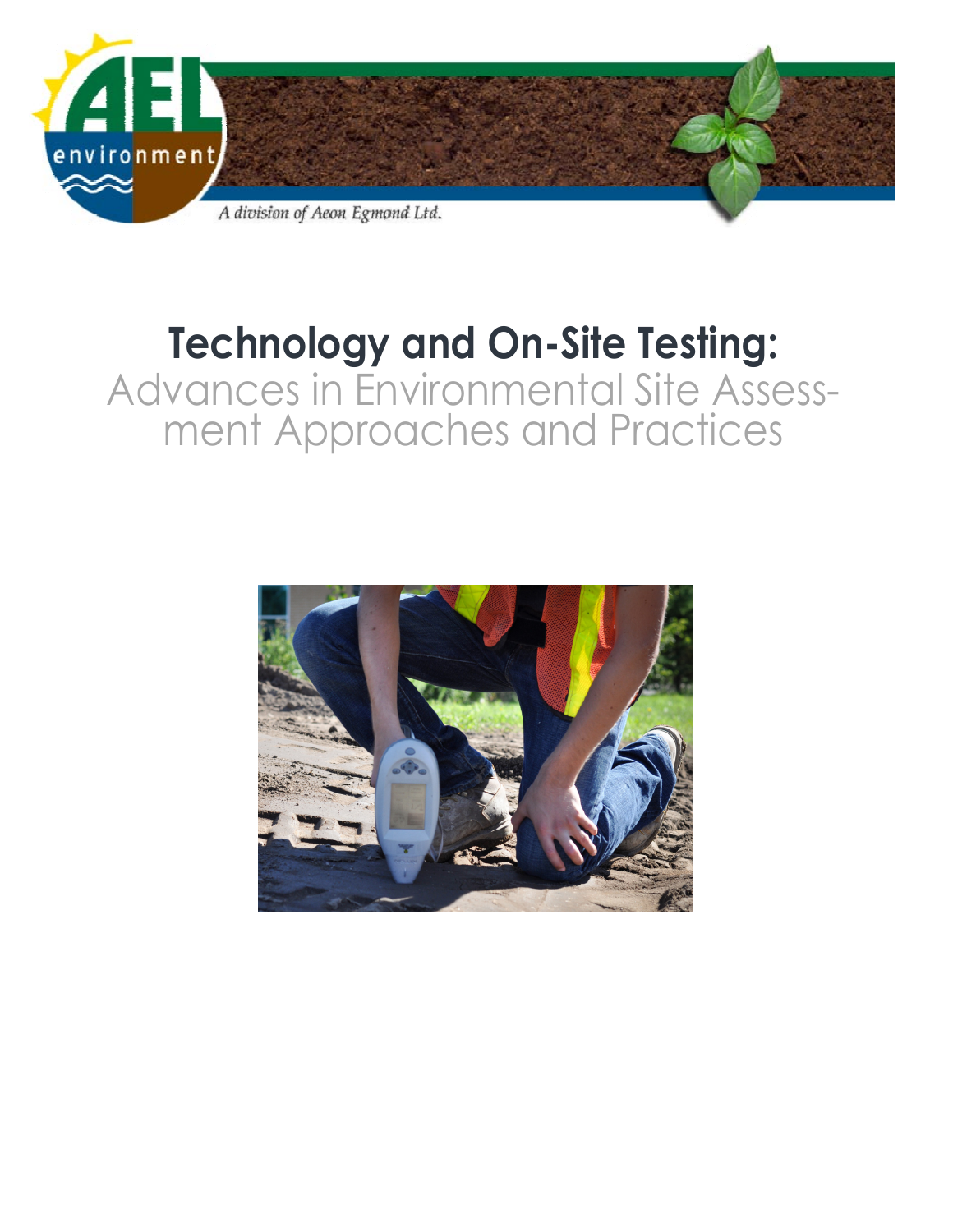# **Part 1 PROVINCIAL REQUIREMENTS**

## **New Requirements Promote On-Site Screening**

**For environmental professionals and stakeholders, the risk‐based clean up requirements for soil and groundwater (embedded in the current CCME and provincial regulaƟons) promotes, and in some cases requires, intensificaƟon in the use of on‐site screen‐ ing of soil quality.** Improvements in technology and on -site testing approaches provide environmental professionals with an opportunity to meet these require‐ ments at lower cost while at the same time greatly improving the understanding of a site by using the on‐ site test results to guide the investigation.

For example, the current requirements under Ontario Regulation 153 for evaluating the quality of stockpiled fill mandates the use of field screening data to labora‐ tory data at a ratio of 5:1 respectively with a minimum requirement of one screening sample every 10‐20 cu‐ bic metres. Furthermore, the current EBR version of the Ontario MOE document "Soil Management – A Guide for Best Management Practices" extends some of the same sampling approaches included in O.Reg. 153 in the transfer of excess soil fill material between sites. This mandated requirement for increased quantity of field screening data should also raise correspond‐ ing questions regarding data quality and its use so that the field program best supports the definitive laboratory testing.

Several key elements are required to ensure that field screening data not only supports laboratory testing but also provides the assessor with an ability to further question laboratory results or sample handing protocols when the two don't match.

The use of combustible gas metres in the screening of soil and groundwater samples is well established in the environmental assessment industry. Pioneered by the retail gasoline sector, combustible gas metres were instrumental in allowing assessors to adequately screen soil and focus in on areas requiring attention. There use has become imbedded in regulation and standardized approaches across the industry. At the same time the technology has shortcomings. It does not always correlate well with higher carbon chain fuel products like weathered diesel, is inadequate in the assessment of compounds like Bunker C oil or poly aro‐ matic hydrocarbons (PAH) and is, for obvious reasons, unable to assess comingled metals such as lead in gas‐ oline. These technology "gaps" are even more appar‐ ent if the investigation is focused on elemental metal impacts or other non-volatile contaminants of concern site impacts related to industrial land use.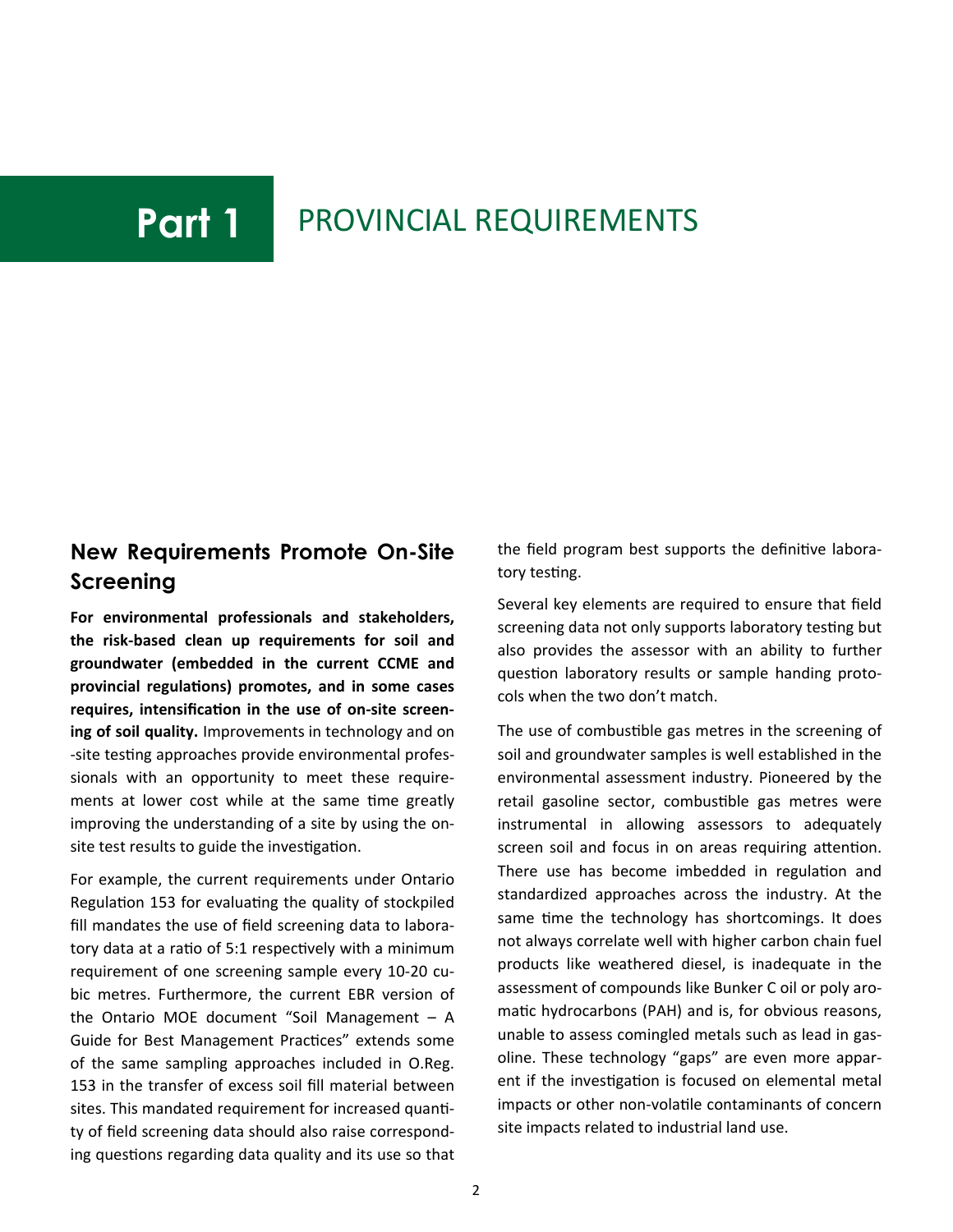## **Part 2** TECHNOLOGY AND IMPLEMENTATION

## **Using Site-Specific Approaches to Screening Plans**

Since a "one size fits all" approach is not effective, a number of compound‐specific site screening tools have been developed to support an integrated approach to site assessment. Just as combustible gas metres interact with evaporation of volatile compounds to provide non-compound specific indications of contamination, other site screening tools interact with different physi‐ cal and chemical properties of contaminates to provide non‐speciated [and in some instances compound spe‐ cific] indications of contamination. In general, screening of organic compounds provides non-speciated quantitative results that rely on physical or chemical properties of groups of compounds in response to stimulus. Just as combustible gas readings provide non chemical specific results for volatile compounds like benzene or TCE, other organic site screening tools rely on proper‐ ties like ultraviolet fluorescence and immunoassay responses to further quantify and detect potential contaminates. In the case of inorganic elemental metals, speciated results are readily obtained, generally at detection limits below regulatory action levels, through the use of x‐ray fluorescence (XRF).

Non‐speciated analysis, and non‐conforming speciated analytical approaches like XRF, are beneficial for inclusion in site assessment work because they provide real time results, lower analysis cost and high sample throughput. At the same time, they can be problematic in their interpretation without a comprehensive approach to evaluating the results. Some of these issues have been addressed by two research initiatives by the US EPA and by the development of standardized meth‐ ods.

In addressing the need for independent verification of

site screening tools the US EPA developed the Super‐ fund Innovative Technology Evaluation (SITE) forum whose mandate was to "provide performance verification of innovative environmental sampling, monitoring and measurement technologies" through a duplicate side by side blind test of related technologies bench‐ marked to certified laboratory test results. With a respected independent third party evaluator like the US EPA, the site assessor can assess the relative merits and limitations of a technology independent of vendor bias. The program provided good correlation support for technologies based on Ultraviolet Fluorescence [in the analysis of Total Petroleum Hydrocarbons] and XRF [for metals] demonstrated through this program, expanding the range of potential contaminates that can be reliably screened on-site. In the case of XRF the US EPA provided further support for the technology with the develop‐ ment of a standard method for the use of XRF analysis in determining elemental concentrations in soil and sediment on‐site.

This combination of technology evaluation and standardized implementation is key in the production of reliable on‐site screening of soils. However, the rate of technology advancement soon outstrips the capacity of an institution to review and benchmark results as reflected by the fact that the last SITE forum publication was released in 2008. As a result a standardized ap‐ proach is required to be able to gain reliable and repro‐ ducible on-site screening results. One way this is addressed is with the implementation of a Triad Approach, another US EPA initiative, which provides a standardized framework that integrate the triad of (1) dynamic work plan strategies, (2) real time measurement technologies and (3) systematic project planning to "help streamline assessment and cleanup activities at brownfields sites".